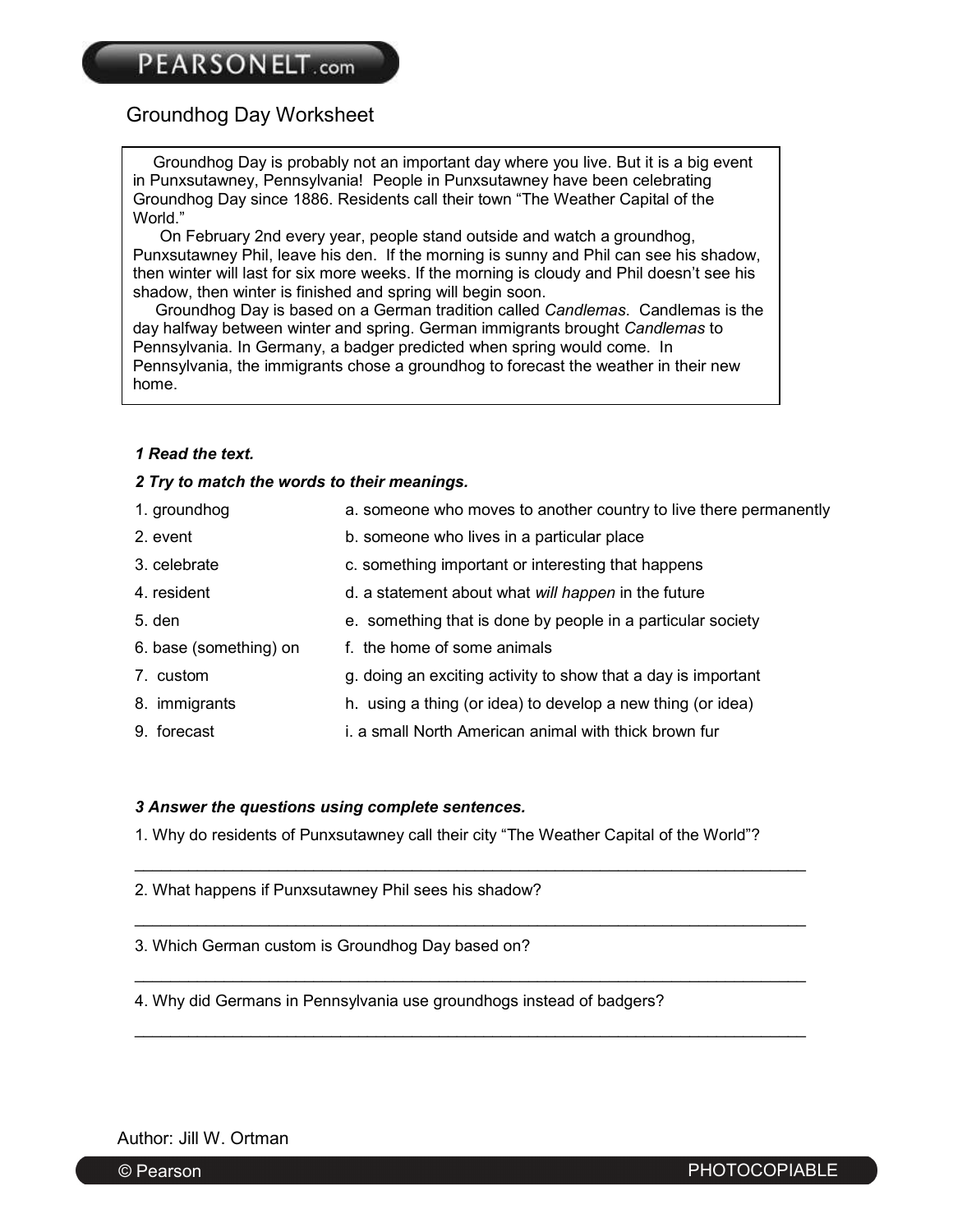## Groundhog Day Worksheet Answer Key

- *1 Read the text.*
- *2 Try to match the words to their meanings.* 
	- *1 i 2 c 3 g 4 b 5 f 6 h 7 e 8 a*
	- *9 d*

*3 Answer the questions using complete sentences.* 

*1 They call their city "The Weather Capital of the World" because they've been celebrating Groundhog Day since 1886.* 

*2 If he sees his shadow, then there will be six more weeks of winter.* 

*3 Groundhog Day is based on Candlemas.* 

*4 They probably used groundhogs because there were a lot of them and there weren't any badgers.* 

Author: Jill W. Ortman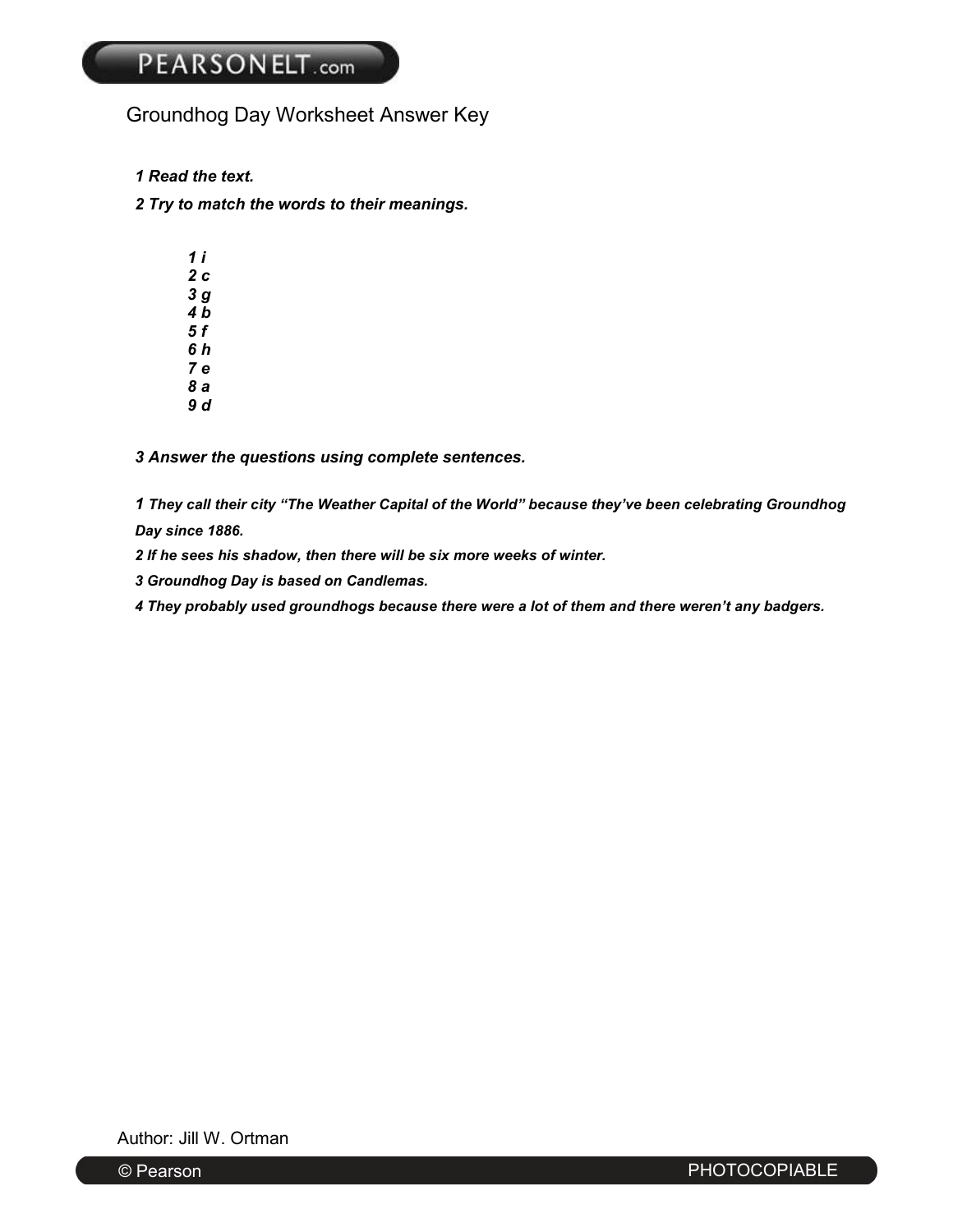Title: Groundhog Day Puzzle: Scramble Groundhog Day Puzzle: Scramble **Title: Groundhog Day Puzzle: Scramble**

*1 Unscramble the words. Then figure out the secret message. 1 Unscramble the words. Then figure out the secret message.*



**SECRET MESSAGE! SECRET MESSAGE!**

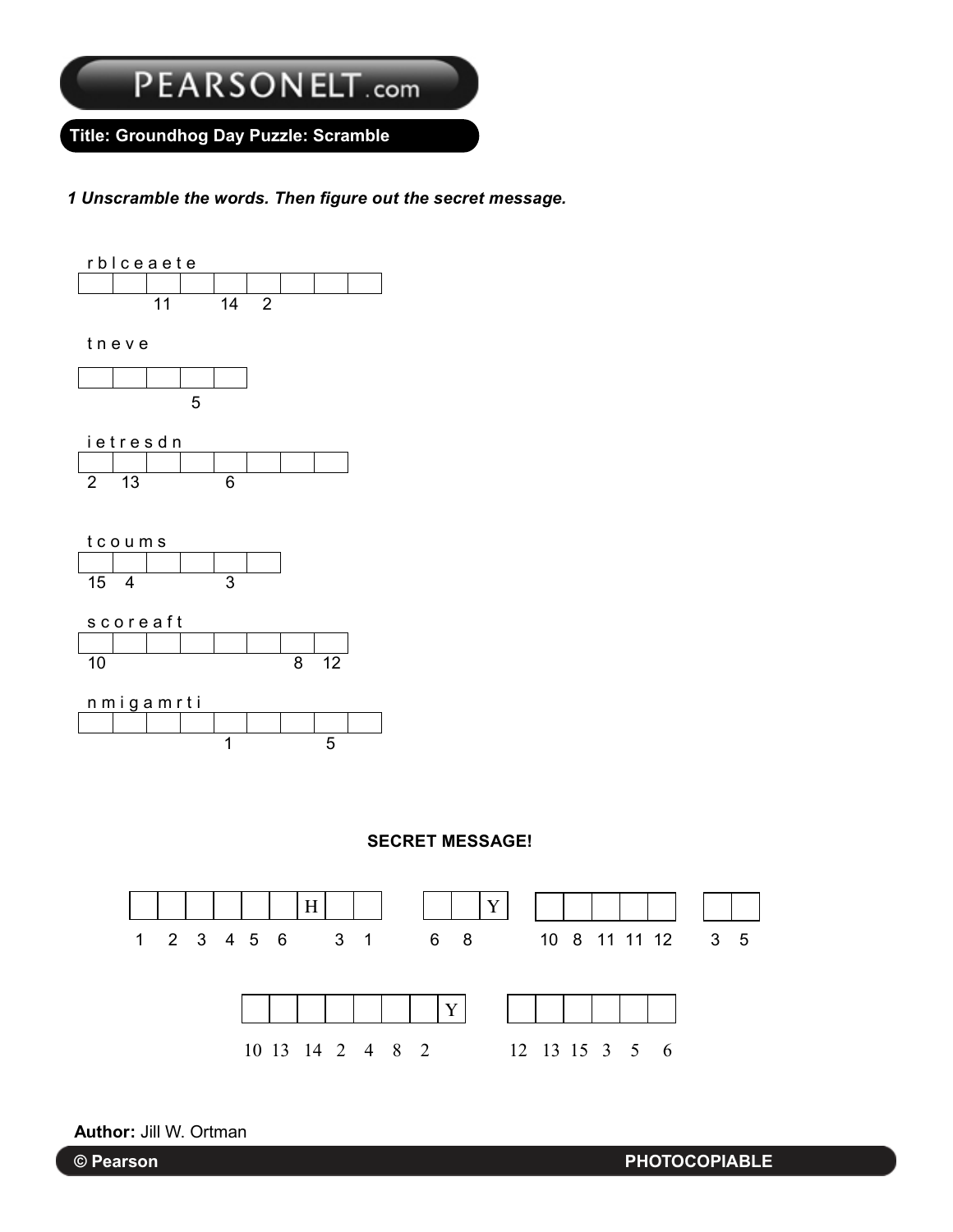Groundhog Day Puzzle: Scramble Answer Key Groundhog Day Puzzle: Scramble Answer Key **Title: Groundhog Day Puzzle: Scramble Answer Key**

*1 Unscramble the words. Then figure out the secret message. 1 Unscramble the words. Then figure out the secret message.*





**Author:** Jill W. Ortman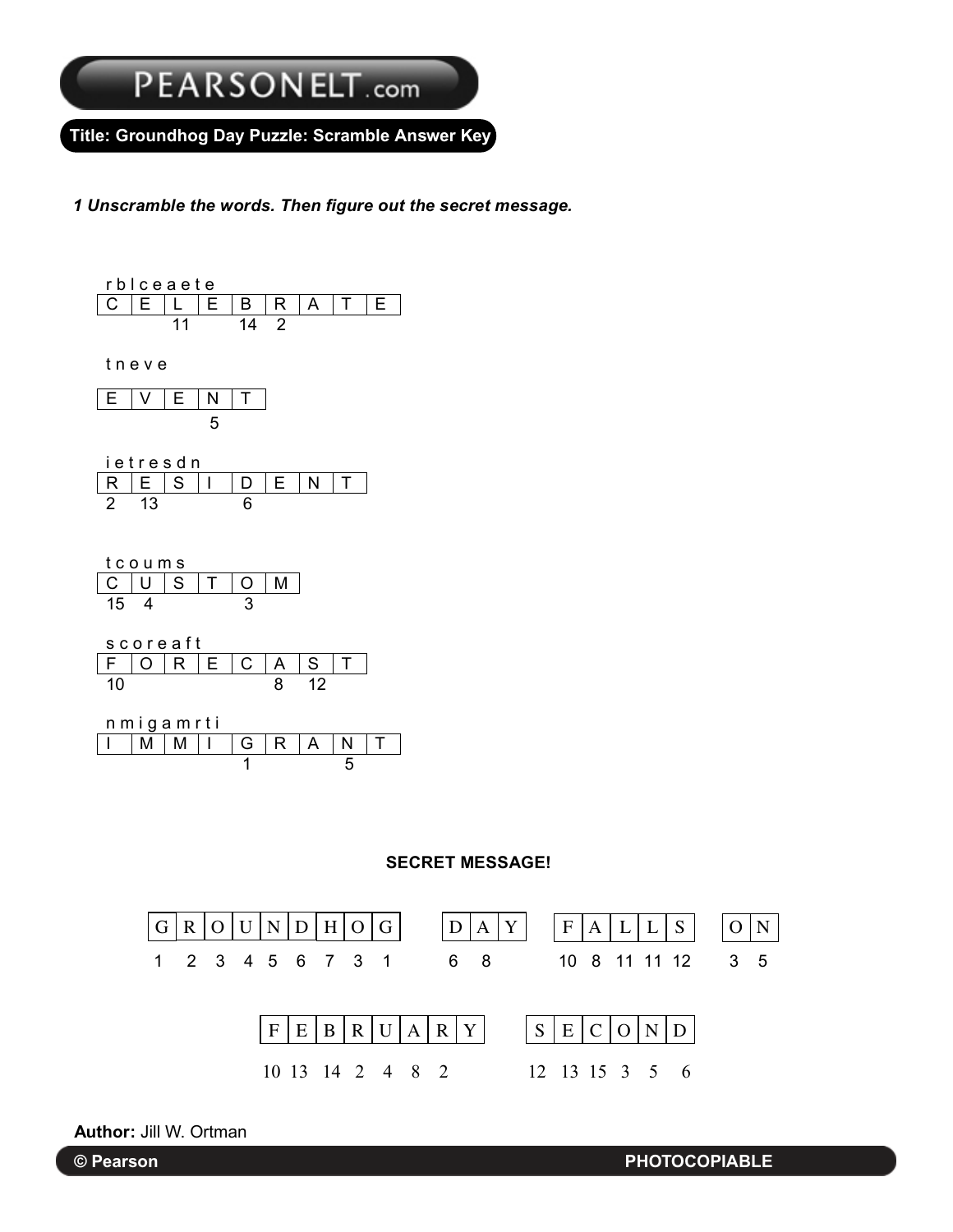Groundhog Day Lesson Plan

| <b>Learning objectives:</b> Learn the background of an American holiday through reading and speaking activities |                                        |  |  |  |
|-----------------------------------------------------------------------------------------------------------------|----------------------------------------|--|--|--|
| Resources: Groundhog Day Worksheet + Answer Key, Groundhog Day Filler + Answer Key,                             |                                        |  |  |  |
| Groundhog Day Puzzle + Answer Key, Groundhog Day Game                                                           |                                        |  |  |  |
| <b>Preparation Time: 10 minutes</b>                                                                             | <b>Completion Time: 60 minutes</b>     |  |  |  |
| <b>Skill/Grammar: Reading/Conditional If-clauses</b>                                                            | Age/Level: Secondary/High Intermediate |  |  |  |

#### **Warm-Up + Presentation – 3-4 minutes**

#### **See Groundhog Day Filler + Answer Key.**

• Before class, go online and print out a picture of a groundhog. (Note: The website http://www.hoghaven.com/see.html has several pictures posted.)

- In class, write the word *groundhog* on the board.
- Ask students to take out a piece of paper and draw what they think a *groundhog* looks like. (Don't give any hints!)

• After a minute or two, ask everyone to hold up their drawings. Then, hold up the picture of an actual groundhog.

• Explain to students that groundhogs are small, furry animals that live underground in the northern United States.

#### **Practice – 40 minutes**

#### **See Groundhog Day Worksheet + Answer Key.**

- Ask students to read the title of the article.
- Ask if anyone in the class is familiar with this holiday.
- Call on volunteers to say what they know about Groundhog Day.
- Then, give students time to read the text and to complete the first exercise (matching).
- Have students compare their answers in pairs. Call on volunteers to read their answers aloud.

Last, give students time to finish the short-answer questions. Call on volunteers to read their answers aloud.

#### **See Groundhog Day Filler + Answer Key.**

- Go over the rules for conditional sentences (*if* clauses) with the class.
- Write a couple of examples on the board: *If it is sunny tomorrow, then I will go to the beach. If I*

*find a cheap ticket, then I will go to France. (etc.)*

• To make sure students are comfortable with the grammar, have them each write an answer to these two prompts: If it is sunny on Saturday, then *etails in tit is raining on Saturday, then* 

• Next, ask students to identify conditional sentences in the text on the **worksheet**.

**(Answer Key – The two** *if-clauses* **in the text are***: If the morning is sunny and Phil can see his shadow, then winter will last for six more weeks; If the morning is cloudy and Phil doesn't see his shadow, then winter is finished and spring will begin soon.* **Both are in paragraph 2.)**

Author: Jill W. Ortman **Page 1/2**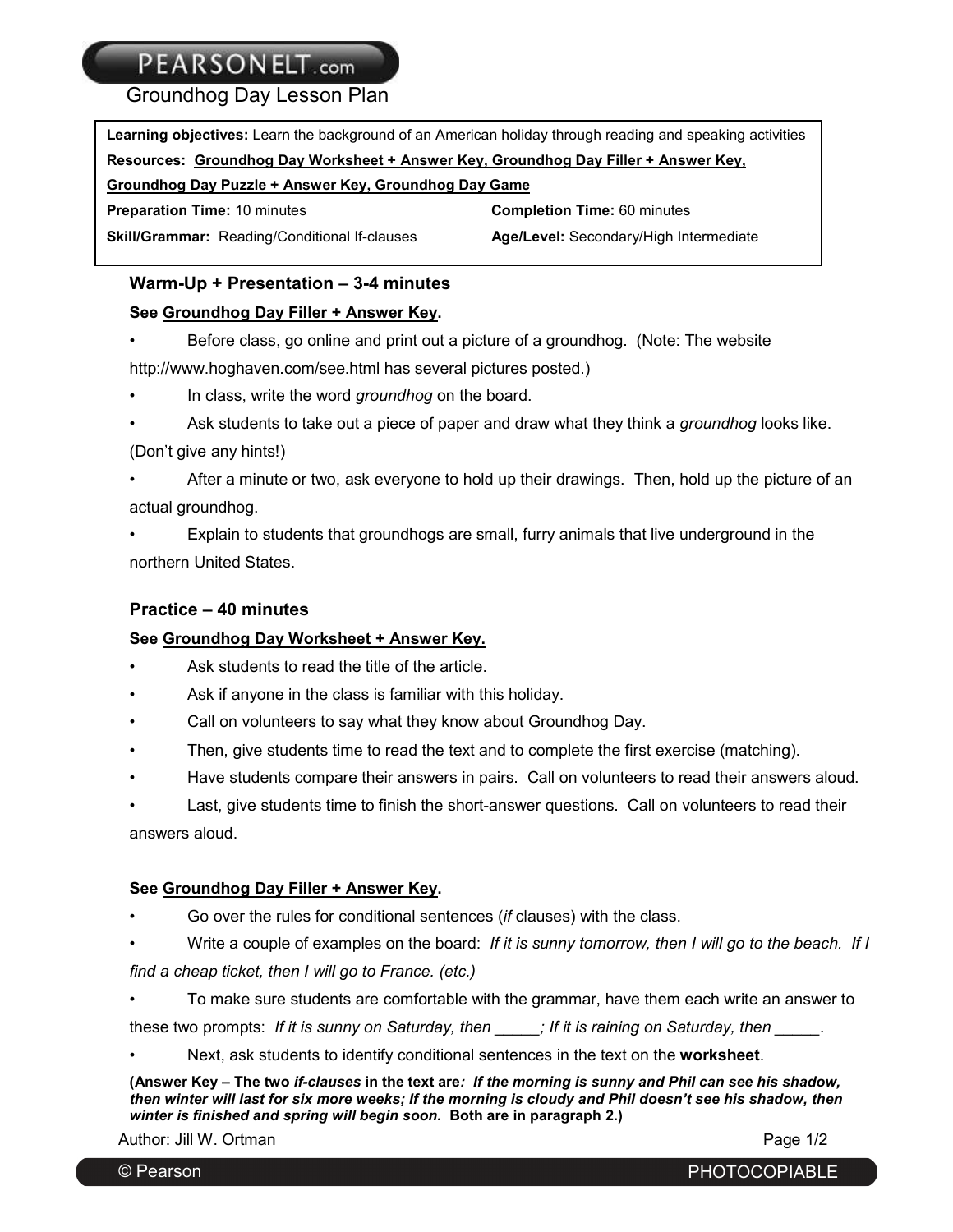- Finally, have students complete the **filler** sheet.
- Ask students to check their answers in pairs. Call on students to read their answers aloud.

#### **Wrap-Up – 15 minutes**

#### **See Groundhog Day Game.**

- **Before class, make** charade cards out of vocabulary from the worksheet (as explained on the **game** sheet.)
- Follow instructions on the **game** sheet.

#### **See Groundhog Day Puzzle + Answer Key.**

- Have students complete the puzzle on their own or in pairs.
- Call on volunteers to read the answers aloud.

Author: Jill W. Ortman **Page 2/2** 

© Pearson PHOTOCOPIABLE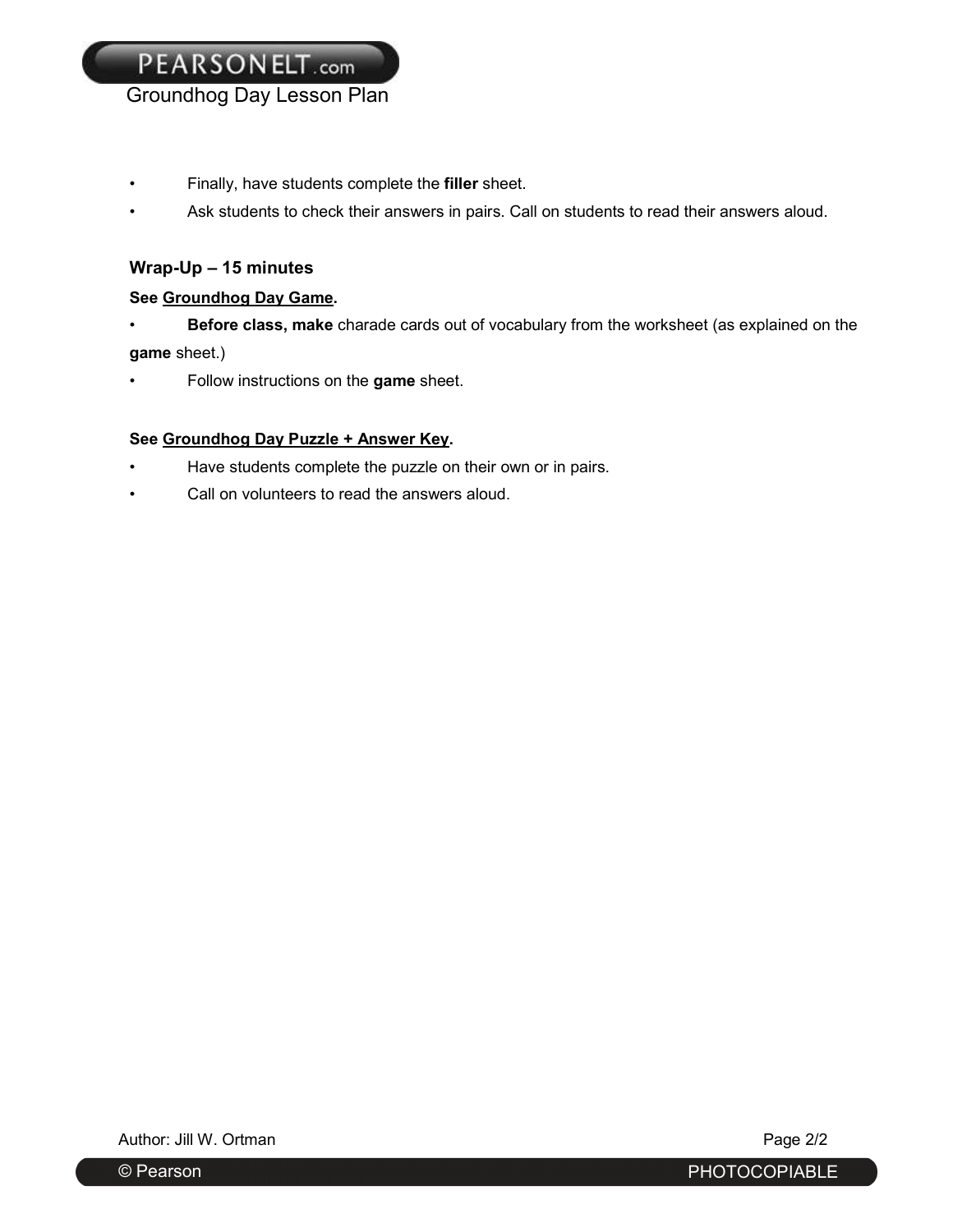**Title: Groundhog Day Game: Charades**



### **Teaching Notes**

- Prepare index cards with words from the lesson (*groundhog, event, celebrate, resident, den, immigrants, forecast, weather, badger, spring, winter*)
- Divide the class into teams.
- Call on a student to come to the board. Give him/her one of the cards.
- He/she must draw a picture of the word on the card.
- If his/her team can guess the word, the drawing student's team receives a point. Note: Alternate teams so that each team has the same number of chances to draw.
- To make the game move faster, set a time limit for guessing.